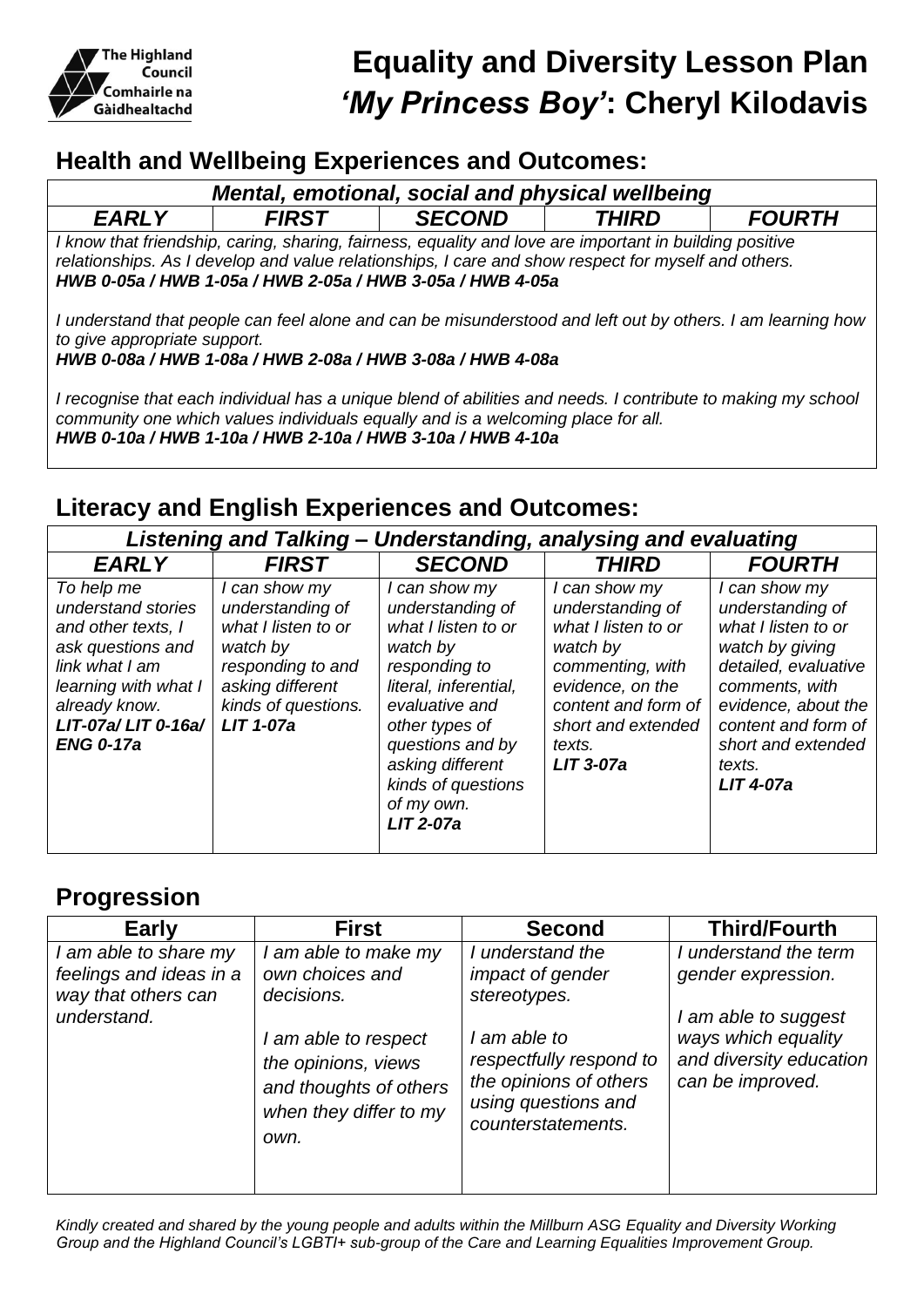

#### **By the end of Early Level**

*I am able to share my feelings and ideas in a way that others can understand.*

#### **Resources:**

*'My Princess Boy' –* Cheryl Kilodavis Dressing-up clothes: costumes, bags, ties, old clothes, scarves etc. "My Princess Boy" puppet (a doll or standard puppet wearing a dress and a tiara)

#### **Step 1:**

Read the story together. Use a puppet of the Princess Boy to encourage the learners to share their ideas about the book. Use the following statements to prompt discussion:

- *"This is my Princess boy. I can see he is wearing a dress and a tiara."*
- *"I can see that he is happy and his family love him."*
- *"I can see that people laughed at the Princess Boy and that made him feel sad."*
- *"I can see his brother is trying to make him feel better."*

### **Step 2:**

Provide a selection of clothes and materials which can be used to create clothes and accessories. Model using the materials to create outfits or play a character. Invite the children to explore the different materials, talking with them individually about their choices.

#### **Step 3:**

Invite the learners to talk about the materials and accessories they chose to use. Talk about favourite clothes they like to wear at home and how it makes them feel.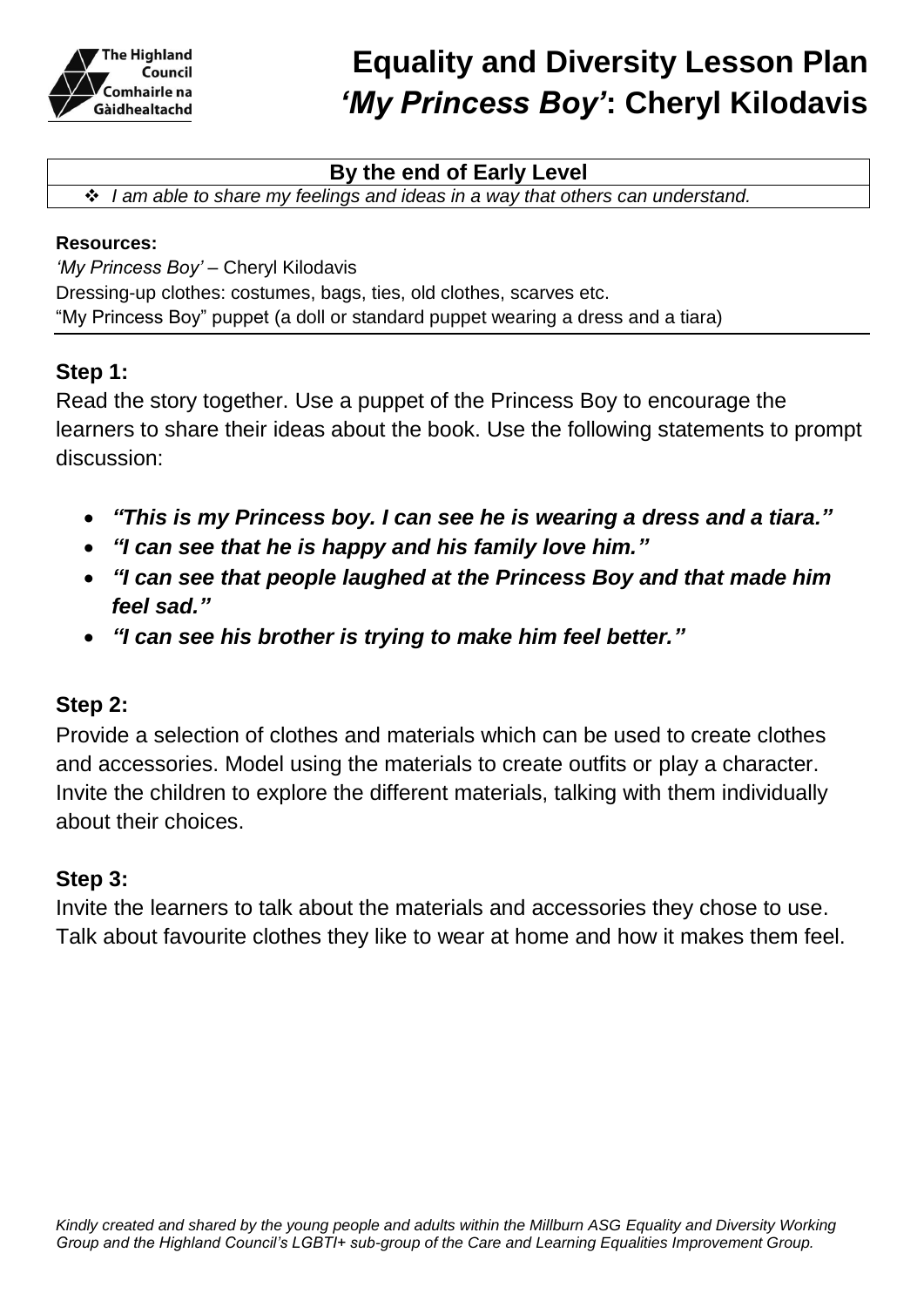

#### **By the end of First Level**

*I am able to make my own choices and decisions.* 

*I am able to respect the opinions, views and thoughts of others when they differ to my own.*

#### **Resources:**

*'My Princess Boy' –* Cheryl Kilodavis Puppet making materials

#### **Step 1:**

Read the story together. Invite the children to share their responses to the questions at the end of the book. The children should be given time to share their responses with a partner before sharing with the wider group.

- **Will you laugh at him?**
- **Will you call him a name?**
- **Will you play with him?**
- **Will you like him for who he is?**

#### **Step 2:**

In groups of three, children to each take a role of the Princess Boy, the mum and the woman at Halloween. Children to create a freeze frame of the scene.

As a class, discuss how the Princess Boy felt after the woman had laughed at him. Children to generate a list of words or phrases to describe these feelings.

The Princess Boy feels safe and happy at school. Discuss how everyone in the school have made the Princess Boy feel happy and safe. As a whole class, create a classroom promise to ensure that everyone is supportive and respectful towards their peers. This should be displayed in the classroom.

#### **Step 3:**

Provide a selection of different materials which can be used to create puppets, e.g. felt, socks, craft materials. Invite the children to explore the different materials. If children could be any character in any story, who would they be? Children to use the materials to create their puppet character.

Children to share the character they have created and why they have chosen that character. Characters to be added to a class display.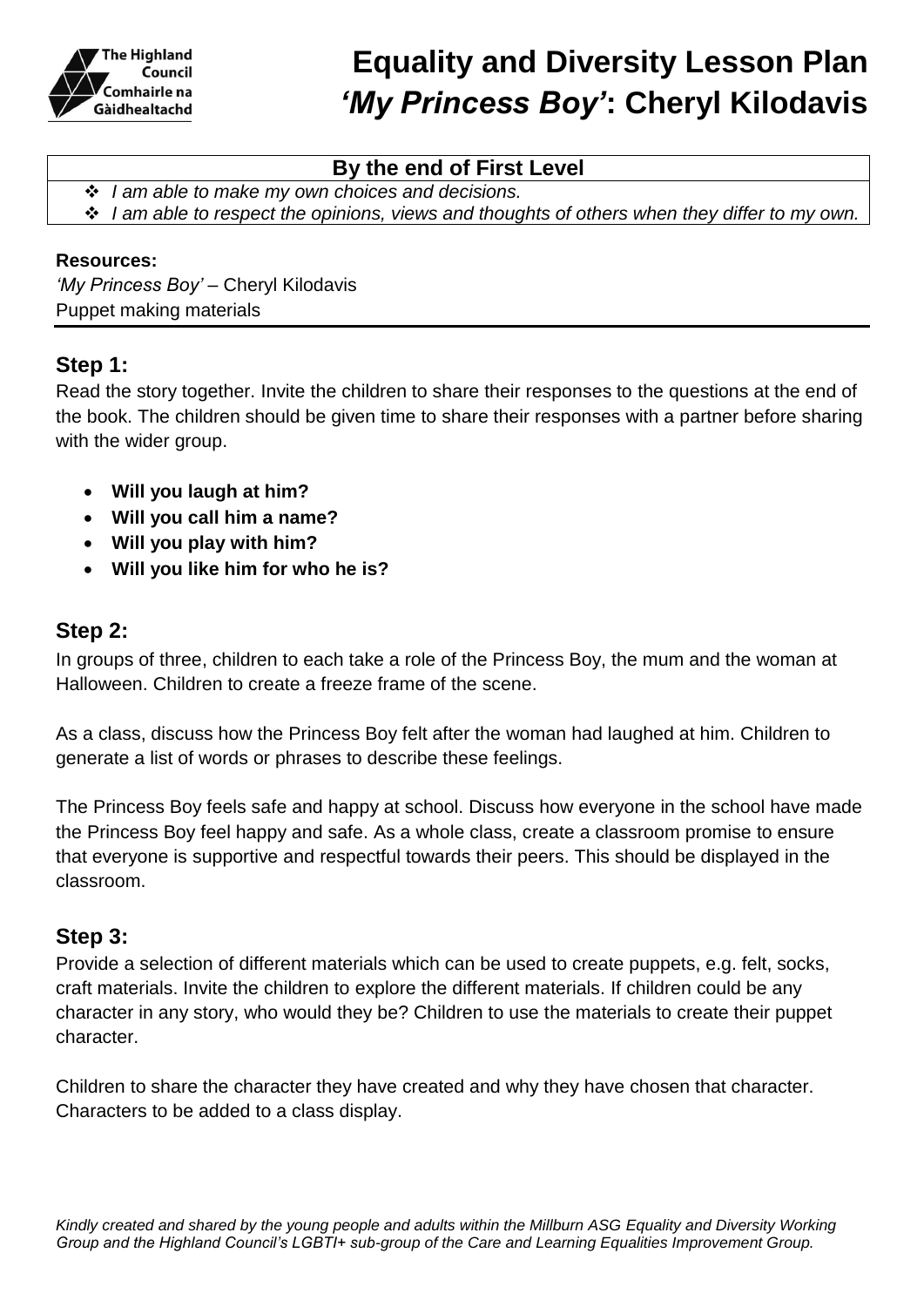

### **By the end of Second Level**

- *I understand the impact of gender stereotypes.*
- *I am able to respectfully respond to the opinions of others using questions and counterstatements.*

#### **Resources:**

*'My Princess Boy' –* Cheryl Kilodavis **[Recording Emotions Graph](https://highlandliteracy.files.wordpress.com/2017/10/emotions-graph-template.pdf)**

### **Step 1:**

Read the story together. Discuss:

- How did the Princess Boy's family support him?
- How did the Princess Boy's school support him?
- How did the Princess Boy's friends support him?
- When was the Princess Boy treated unfairly?

### **Step 2:**

The Princess Boy had a loving family and safe places around him, but there are times where he feels sad. Children to use the **[Recording](https://highlandliteracy.files.wordpress.com/2017/10/emotions-graph-template.pdf)  [Emotions Graph](https://highlandliteracy.files.wordpress.com/2017/10/emotions-graph-template.pdf)** to record the emotions of the Princess Boy on each page of the book.



Highlight the dip in the Princess Boy's emotional wellbeing during the Halloween scene.

### **Step 3:**

Share with the learners: *"As a school, like the school in 'My Princess Boy' we want to ensure that we are creating a place where everyone feels happy and safe."*

#### Discuss:

"How can we create a school where everyone feels safe to be who they are?"

Items to feed into the school action plan for Equality and Diversity.